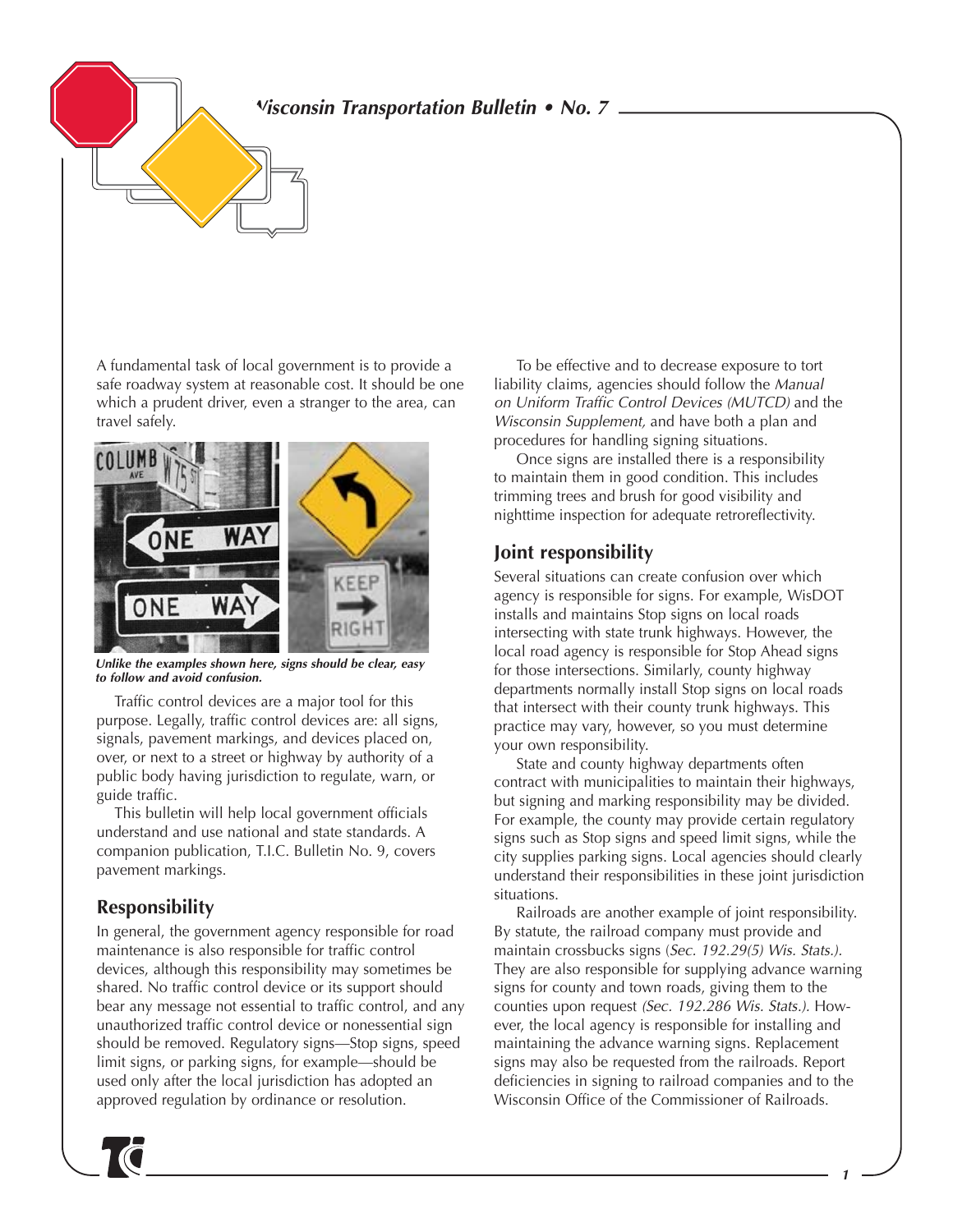### **MUTCD — Manual on Uniform Traffic Control Devices**

Authorities have long recognized that traffic control devices need to be uniform in meaning, design, usage, placement, and maintenance. The first Manual on Uniform Traffic Control Devices (MUTCD) was published in 1927. The Federal Highway Administration (FHWA) and the Wisconsin Department of Transportation (WisDOT) regularly update and publish these manuals which give the standard for all highways. (See page 12 for ordering information.)

The current Manual on Uniform Traffic Control Devices is the 2003 Edition. Wisconsin has adopted the MUTCD as its legal document for traffic control devices on all public roadways in the state. In addition, WisDOT has published a 2005 Wisconsin Supplement that refines and further interprets the federal document. Both documents will be revised from time to time, so it is important to be sure you are working with the most current versions.

The MUTCD provides the basic principles that govern design, installation, and use of traffic control devices. Using figures, illustrations, and text, it describes the need for and placement of traffic control devices in normal situations. However, it does not cover every situation and should not substitute for sound judgment. The Manual often outlines the decision process to follow before you install or remove a traffic control device. This helps increase uniformity of signs and markings between local highway authorities.

When local authorities use the MUTCD, local roads are more consistently signed and marked. Since drivers expect consistency, this makes roads safer. Consistently following the MUTCD should decrease local government exposure to liability in lawsuits over roadway crashes.

## **Tort liability**

Governments are concerned about their tort liability (a private or civil wrong or injury). To protect your agency pay special attention to two concerns: a plan and procedures.

First, the local government should have a plan or approved approach to handling signing situations within its authority and jurisdiction. These should be similar to those of surrounding towns and should be based on some rational analysis of the situation. Adopting and using the current Manual on Uniform Traffic Control Devices and the Wisconsin Supplement must be one part of this plan.

Second, the local government should set up procedures for service and repair. Because many tort liability suits are based on whether the maintaining authority could or should have known of the hazard, be sure complaints go quickly to the proper people and that



**Check signs regularly to ensure they are visible to drivers.**

they take appropriate action to maintain all devices in good condition. This includes sign retroreflectivity at night and clear visibility of the sign. You should also keep good, appropriate, up-to-date records on your signs and their condition. T.I.C. Bulletin No. 18, Roadway Management and Tort Liability in Wisconsin, has additional information.

# **Principles**

To make good signing decisions and to use the MUTCD effectively you should understand some basic principles of good operating practices: driver expectations, positive guidance, and consistency.

## **Expectations**

People generally expect things to operate in certain ways. A person entering a dark room will expect to find a light switch near the door. When the switch is in a different place it takes the person longer to respond to what is actually there. Similar reactions occur when people drive. When a driver's expectation is incorrect, it takes longer to respond properly, or even worse, the driver may respond poorly or wrongly.

A driver expects the next section of road to be like the last one. Studies show that what a driver has just seen—traffic control devices, narrow bridges, straight roads—is what the driver expects for the next half-mile to mile. Driver expectations are also affected by past experience. For example, Stop signs are red and curve warning signs are yellow. Using and placing traffic control devices consistently assures that the driver's expectations are correct.

## **Positive guidance**

Drivers can avoid hazards if they are given sufficient information where they need it and in a form they can use well. Combinations of signs, hazard markers, and, most important, the view of the road ahead, can give positive guidance. For example, if there is a narrow

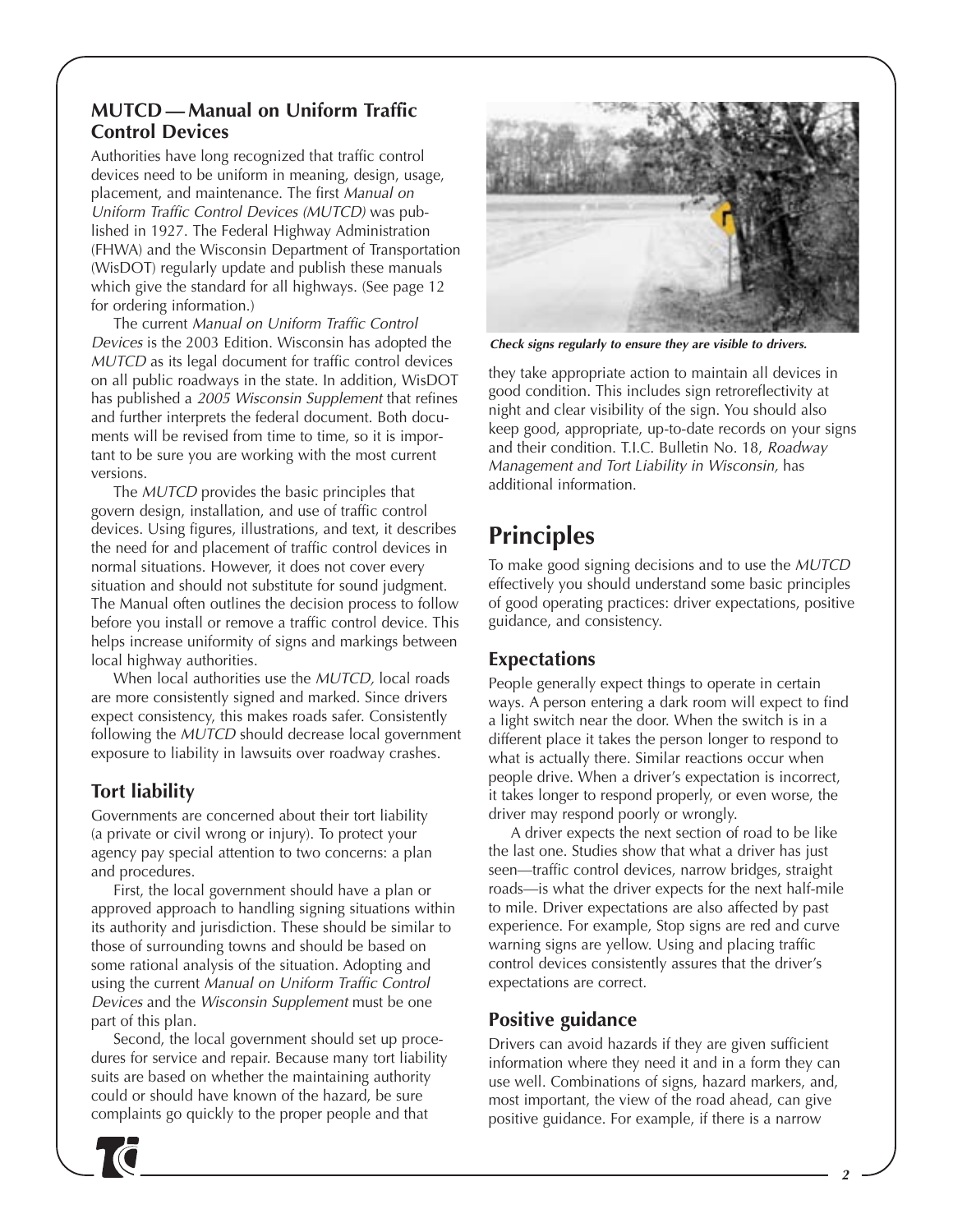bridge on a curve and both are obscured by trees, it is important to:

- Give clear warning far enough in advance so drivers are prepared to watch for oncoming vehicles.
- Mark it with a striped object (clearance) marker (designated as W5-52R or L in the MUTCD) in line with the bridge railing or curb when it is less than 6 feet from the roadway or driving lanes. Object markers are also recommended when the shoulder narrows at the bridge to help the driver steer onto the bridge approach while continuing to look ahead.

These signs are intended to give drivers effective information when they can use it best.



**Place signs—like object markers on narrow bridges or culverts where drivers need the information.**

## **Consistency**

Consistency means that the road, and the signs and markings used, are the same from one section to another. Sudden changes in the nature of the road are inconsistent and violate the driver's expectation. Examples of inconsistencies are: curve warning signs on some curves but not on other similar curves; two lane roads suddenly narrowing to one lane over a bridge; a blacktop road changing to gravel; and a obscured intersection in an area where most intersections can be seen clearly.

Being consistent with signs and markings—using the same types in similar situations—recognizes this principle and improves the effectiveness of these traffic control devices.

# **Other placement considerations**

Many different signing and marking techniques can be used on local roads. It is up to the local official to decide on the type, number and placement of signs. Two important considerations are the ability of the driver to see ahead and consistency within your own roadway system and across nearby jurisdictions. To ensure consistency, become familiar with the signing and safety

precautions that your neighboring communities use. Situations vary and local officials will need to use their own judgment to determine the level or extensiveness of signing. In addition, under federal and state guidelines some situations require using "engineering judgment" while others require making an "engineering study."

## **Driver vision**

The driver's ability to see ahead is important in determining the level of signing. Drivers can normally handle intersections and other hazardous locations if they can see them in time to act. For example, if a curve in the road can be seen, a large arrow may not be necessary and advance warning signs are not as critical. However, where curves and turns are hidden, warning signs are advisable because drivers can't see these roadway alignment changes and may not be expecting them.

Similarly, an intersection where drivers can clearly see all other approaching vehicles is less likely to require a Stop or Yield sign. In addition, if drivers can see a Stop sign clearly as they approach an intersection, advance warning is generally not as necessary. But if the intersection is hidden or over the crest of a hill, a Stop Ahead sign is needed. Under the Wisconsin Supplement, however, a Stop Ahead sign is always required where a county highway intersects with a state highway, regardless of visibility.

## **Levels of signing**

There are degrees or levels of signing. You should think about how much signing is appropriate for a particular situation. An advance turn warning sign is a good example. Although the MUTCD does not mandate signing of curves or turns, it makes sense to alert drivers if the turn is not clearly visible or if you have to reduce



**Local officials can choose from several levels of signing.**

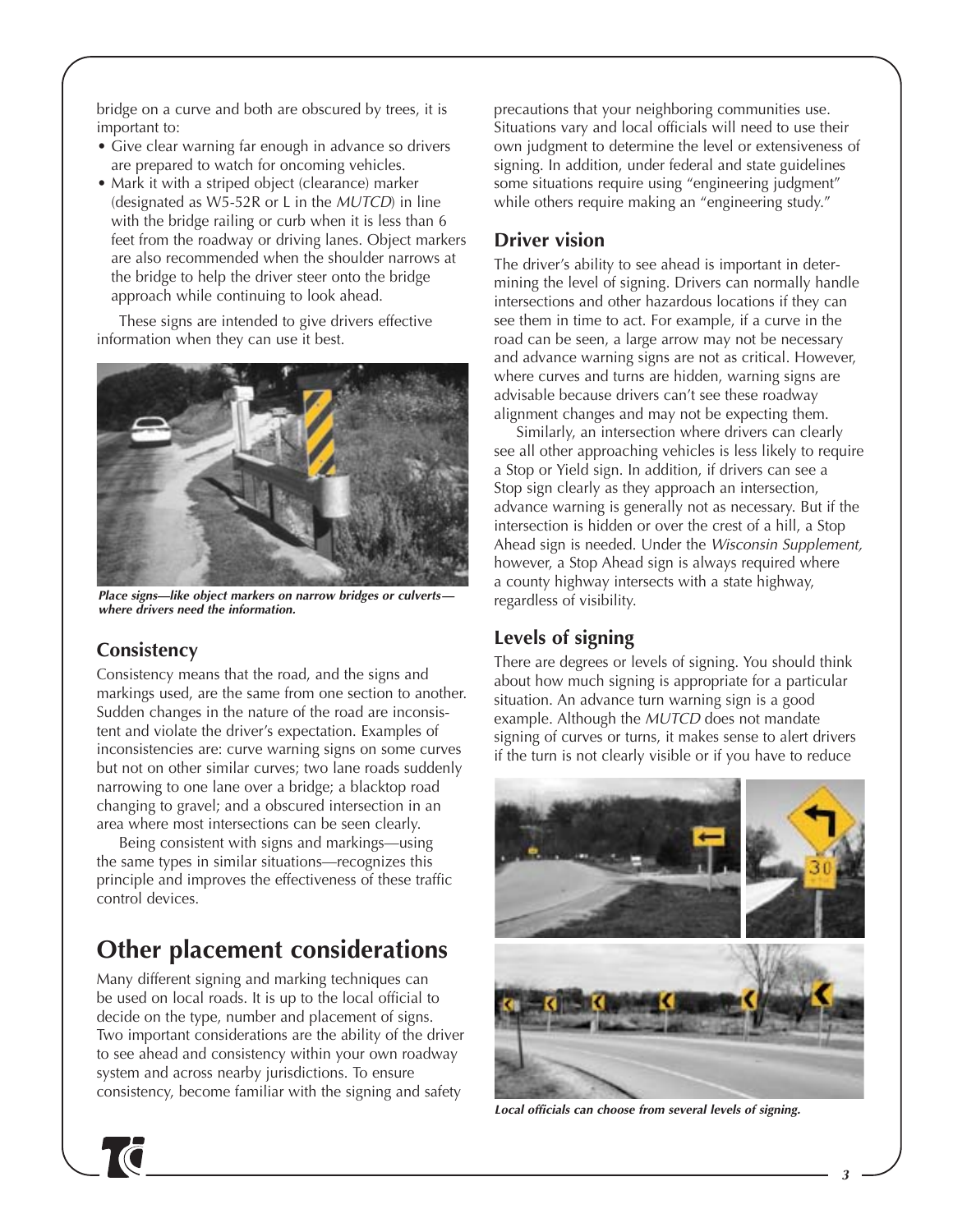your speed by 10 MPH or more from the posted limit.

You may take several steps depending on the severity of the situation and your judgment. The first could be installing a large arrow. Adding a turn warning sign can give more guidance to the driver. You can go further by adding an advisory speed plate, depending on the speed limit and how much the driver must slow down. For even greater guidance, install chevrons to help drivers guide their cars through the curve. Using oversized signs or double signs (one on each side of the road) can also improve warning effectiveness at troublesome locations.

Once you have decided how to sign turns (using large arrow and turn warning signs, for example), then use similar signing at all turns with similar situations. Locations with additional crash experience or different topography require different actions, but treat similar situations consistently.

### **Engineering judgment/study**

Installing curve and turn signs is one of several types of situations that requires engineering judgment or an engineering study under the 2003 MUTCD and 2005 Wisconsin Supplement. Engineering judgment, according to these standards, "shall be exercised by an engineer or an individual working under the supervision of an engineer or engineering technician or other trained and qualified personnel whose normal duties include performing engineering studies and the design, placement, operation and maintenance of traffic control devices within a jurisdiction." An engineering study has the same characteristics as engineering judgment but also includes written documentation.

This provision of the MUTCD and Supplement highlights the importance of having trained and experienced staff responsible for signing on local roads. Agencies are encouraged to seek advice in situations where they may lack experience or training. Towns and small municipalities may contact their County Highway Department or a neighboring city which has traffic engineering staff. Other resources include your County Traffic Safety Commission, WisDOT District Office, and the Transportation Information Center.

## **Sign sizes and types**

The 2003 MUTCD contains convenient tables for sign sizes based on roadway classification. Each chapter has tables for regulatory, warning, school, and RR crossing signs. The Wisconsin Supplement (Section 2A.12) indicates minimum sign sizes (See Table 1).

WisDOT has sign design plates for manufacturing all sign sizes that conform to the MUTCD.

### **Regulatory signs**

Regulatory signs tell drivers of traffic laws or regulations that are either not apparent or are site-specific and may only be used after a regulation is formally approved by the local board or council, or by Wisconsin statute.

Put regulatory signs up wherever needed, but avoid unnecessary signs. The sign message should indicate clearly what the driver must do. The driver must be able to see it and read it easily.

Most regulatory signs with word messages are vertical rectangles with black letters on white backgrounds. Exceptions are: Stop signs which are red octagons, DO NOT ENTER and WRONG WAY signs which are red rectangles, and Yield signs which are red triangles.

**STOP** Because the Stop sign causes substantial inconvenience to drivers, use it only where warranted. The MUTCD contains specific guidelines. In general, do not install Stop signs indiscriminately at all intersections and do not use Stop signs to control speed. This quickly breeds contempt for traffic regulation, and drivers begin to disobey the sign's command to stop.

The rule that the right-hand approach traffic has the right-of-way works well without Stop signs if:

- drivers can see well enough to make good judgments
- the intersection has low traffic volumes
- the intersection is not a T

The public recognizes the differing importance of roads and signing should reinforce this expectation. Thus, a minor road should stop for a major road (through highway). At a T intersection, the stem or entering road should normally stop for the cross road.

#### **Table 1. Minimum sign sizes**

| Size 1 | Minimum designation on MUTCD chart. Stop, curve and turn sign = $24''$ x $24''$ . For roads with a speed limit of 30 MPH or less.<br>These cannot be used on state highways, connecting highways, or 4-lane or 6-lane highways. |  |  |  |  |
|--------|---------------------------------------------------------------------------------------------------------------------------------------------------------------------------------------------------------------------------------|--|--|--|--|
| Size 2 | Standard size. Stop, curve and turn sign = $30''x$ 30". For conventional roads; and smallest size for state highways.                                                                                                           |  |  |  |  |
| Size 3 | <b>Oversized.</b> Stop sign = $36''$ x $36''$ . Generally for roads with a speed limit of 45 MPH or higher.                                                                                                                     |  |  |  |  |
| Size 4 | <b>Expressways</b>                                                                                                                                                                                                              |  |  |  |  |
| Size 5 | <b>Freeways</b>                                                                                                                                                                                                                 |  |  |  |  |
| Size 6 | <b>Bicycles</b>                                                                                                                                                                                                                 |  |  |  |  |
| Size 7 | <b>Snowmobile trails.</b> Intended exclusively for snowmobile trails. Trail charts are available from the Wisconsin DNR.                                                                                                        |  |  |  |  |
|        |                                                                                                                                                                                                                                 |  |  |  |  |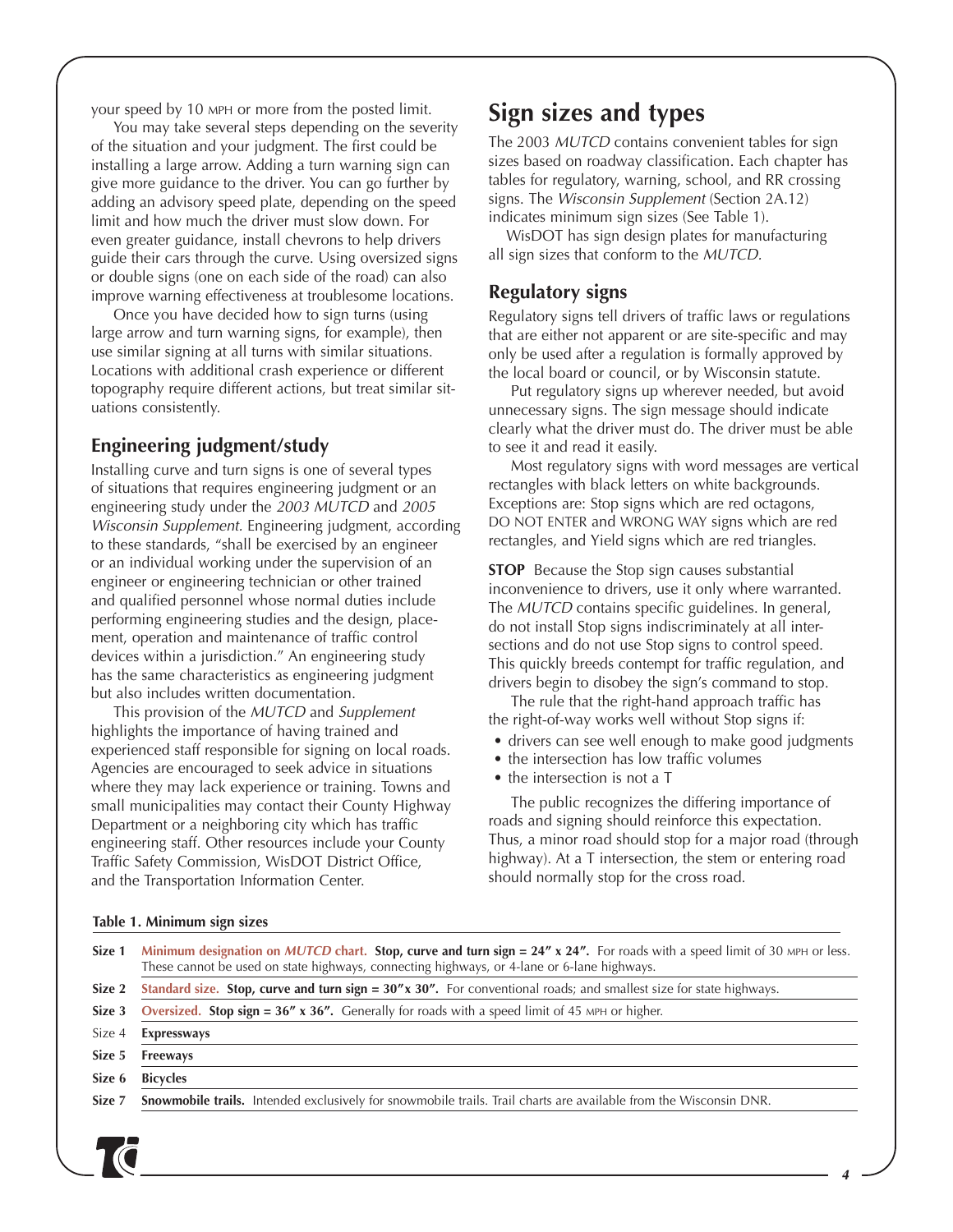If your roads handle many vehicles whose drivers are unfamiliar with local conditions, more Stop signs may be needed.

A Stop sign may be warranted at an intersection with one or more of the following conditions:

- Intersection of a less important road with a major road (through highway) where applying the normal right-of-way rule is unduly hazardous.
- A road entering a through road.
- Other intersections where a combination of high speed, restricted view, and crash history indicate a need for more control.



If three or more approaches are required to stop at the intersection, a supplemental plate should be added showing that number. If all approaches must stop, then the MUTCD requires you to install a supplementary plate that reads ALL WAY or 4-WAY. Mount these signs just below the Stop signs. Normally, Stop signs should

be no closer than 12 feet and no further than 50 feet from the intersecting roadway. A minimum 30-inch Stop sign is recommended for conventional roadways.

**YIELD** The Yield sign assigns right-of-way to traffic on certain approaches to an intersection. Vehicles controlled by a Yield sign need to stop only to avoid interfering with the traffic that has the right-of-way. Yield signs inconvenience drivers less and could replace Stop signs in many situations. Install the sign at the place where the vehicle must stop to yield the right-of-way.

A Yield sign may be warranted on a minor road where one or more of the following conditions exist:

- At an entrance or an intersection where it is necessary to assign right-of-way to the major road, but where a Stop sign is not necessary.
- On a separate or channelized right-turn lane, without an adequate acceleration lane.
- At any intersection where a special problem exists and an engineering study suggests using a Yield sign.

Yield signs should not control the major traffic flow at an intersection. Do not use them on road approaches that are at about 90 degrees to each other where crossing vehicles might collide. Sight conditions must be good for Yield signs to be used.

**Speed limit** The speed on a speed limit sign must come from statutory requirements or an engineering study and traffic investigation, and it must be approved by local and state agencies. (See T.I.C. Bulletin No. 21, Setting Speed Limits on Local Roads, for additional information on setting speed limits.)

Place speed limit signs wherever a speed zone changes, and periodically throughout the zone as reinforcement. In speed zone areas, speed limit signs should be placed just beyond a major intersection to inform drivers entering the roadway of the appropriate speed limit. In 55 mph areas signs may be needed only every 3 to 4 miles. On lower volume roadways, speed limit signs should be installed after major side road or cross road intersections. For low speed limits in urban areas, signs are commonly placed every other block. Table 2 shows guidelines for spacing speed limit signs.

| Table 2. Guidelines for spacing speed limit signs |  |  |  |  |  |  |  |  |
|---------------------------------------------------|--|--|--|--|--|--|--|--|
|---------------------------------------------------|--|--|--|--|--|--|--|--|

| Every 3-4 miles (after major side road or<br>cross road intersections on low volume roads) |
|--------------------------------------------------------------------------------------------|
| 2600 feet (a half mile) apart                                                              |
| 2000 feet apart                                                                            |
| 1500 feet apart                                                                            |
| 1000 feet apart                                                                            |
| 1000 feet (or less) apart                                                                  |
| Every other block                                                                          |
|                                                                                            |

Avoid confusion. For example, do not place speed limit signs in school zones which have a different statutory speed limit. Do not place them close to an intersection approach when the driver normally will be slowing below the posted speed limit. Also, the Wisconsin Supplement says: Do not place a speed limit sign between a Stop Ahead sign and a Stop sign.

## **Reduce Speed Ahead**

Give advance warning of a speed limit using a Reduce Speed Ahead warning sign (W3-5 or W3-5a) where



speed limits change significantly, that is, if the limit is dropping more than 10 MPH, or from 55 MPH to 45 MPH. Existing Reduce Speed Ahead signs (R2-5 series and W13- 1W combination black/white) can be used until they wear out. The compliance date is 2018.

**School speed limits** Wisconsin Statutes (Section 349.12) set the school speed limits at 15 MPH unless modified by the road maintaining authority. Where used, the school speed limit sign shall be either a single panel or assembly of signs with the following messages: School sign (S4-3), Speed limit sign (R2-1) and When Children Are Present sign (S4-2). Instead of using the End of School Zone sign (S5-2), the appropriate speed limit sign (R2-1) shall be used after a school zone.

**5**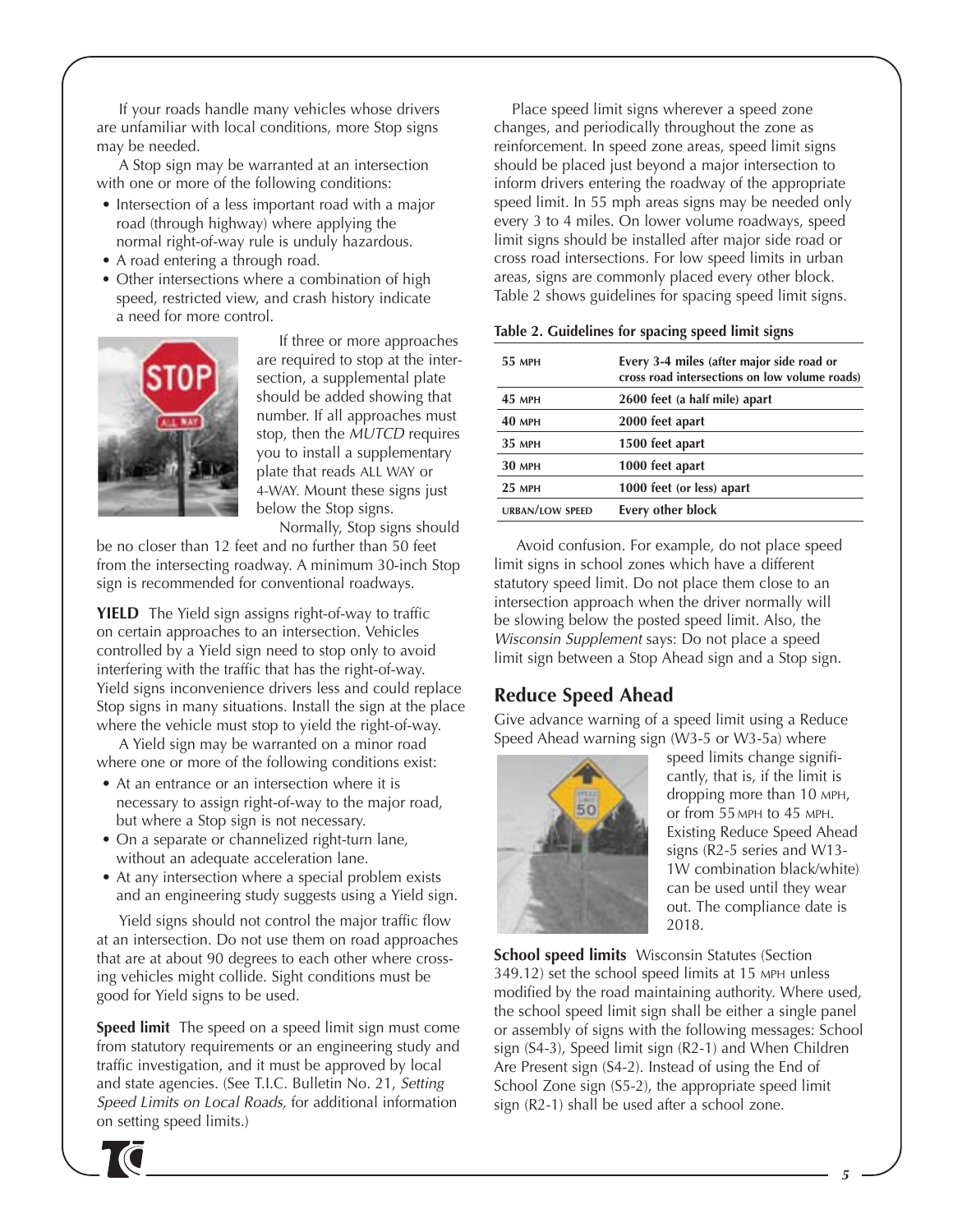**Weight limit** Due to seasonal weakening of the road surface, bridge deterioration, or other impairments, it is often necessary to limit the load permitted on a roadway. The weight limit sign must indicate the specific weight restrictions. For example, use a sign reading NO TRUCKS OVER 6000 LBS. Locate a weight limit sign immediately before the roadway section or structure to which it applies. The words BY ORDER OF (list the agency) must be included except in cities and villages. (See T.I.C. Bulletin No. 8, Using Weight Limits to Protect Local Roads, for more information.)



AHEAD 0.8 ML

It is very important to warn drivers of bridges that are in poor condition. Weight restrictions shall be installed when inspection reports have determined that the bridge has reduced capacity. Bridge weight limit signs should either list the gross weight limit or describe in words the axle and load combinations. Do not use truck symbols because they are confusing. Place additional bridge weight limit warnings in advance at intersections to allow trucks to find a detour.

Seasonal Weight Limit signs should be placed at all intersections with state trunk highways, at all county lines, and at all city and village limits.

#### **In-street pedestrian**

The sign (R1-6) may be used for pedestrian crossings if the following standards are met. Not recommended for roadways with 45 MPH or higher speed limit.



- In Wisconsin, the YIELD to Pedestrians sign shall be used. An alternate in the MUTCD (R1-6a STOP for Pedestrians) shall **not** be used.
- When used, they shall be as an in-street sign. Do not use them on the outside shoulder or parking lane.
- Not for use at intersections controlled by a stop sign.
- Make sure sign support meets breakaway standards by using a maximum support size of  $2 \times 2$  inches square or a 2-inch round post.
- Maximum mounting height is 2 feet to bottom of sign.
- Only one sign per approach at a crossing.
- On two-way streets, signs should face both directions—back-to-back installation is okay.

The In-street Pedestrian sign (R1-6) can also be used with a school plaque (S4-3) on top. These are for school crossings and are used to supplement the standard school signs (S1-1) mounted on fixed supports.



### **Warning signs**

Although signs can warn of a hazard or unexpected situation, the best approach would be to remove the hazard or shield the driver from it. When this isn't possible or feasible, warning signs help. As with regulatory signs, use a minimum of warning signs. Unnecessary use of warnings for obvious conditions tends to breed disrespect in drivers for all signs. The most effective warning signs clearly describe the hazard. Typical situations needing warning signs are:

- Stop Ahead
- Cross roads and side roads
- Horizontal alignment changes
- Hills
- Railroad and other crossings
- Schools
- Narrow bridges

Warning signs are generally yellow diamond shapes with letters, symbols, and border in black. All signs must have a fully retroreflectorized background. Railroad crossings and schools have special shapes (see pages 8 and 9).

**STOP AHEAD** This sign warns of a Stop sign that is not sufficiently visible to approaching traffic. It may also be used for emphasis where drivers tend to ignore a Stop sign, or on intersections with heavy traffic volumes and high speeds such as state and county roads. The same criteria apply to the Yield Ahead and Signal Ahead signs. It is a requirement that the county erect a Stop Ahead sign where a rural county trunk highway approaches a state trunk highway, regardless of sight distance and visibility. A town must erect a Stop Ahead sign in advance of any Stop sign which controls traffic entering a rural state trunk highway from a town road where the Stop sign is not readily visible for a distance shown in Table 3. Use Table 4 to determine the sign placement.

#### **Table 3. Minimum visibility distance to determine need for sign**\*

| Posted or 85th percentile speed | Minimum visibility distance |
|---------------------------------|-----------------------------|
| $25$ MPH                        | $155$ ft                    |
| 30 MPH                          | $200$ ft                    |
| 3.5 MPH                         | $250$ ft                    |
| $40$ MPH                        | $305$ ft                    |
| <b>45 MPH</b>                   | 360 ft                      |
| 50 MPH                          | $425$ ft                    |
| 55 MPH                          | $495$ ft                    |
| 60 MPH                          | 570 ft                      |
| 6.5 MPH                         | $645$ ft                    |

\* not for sign placement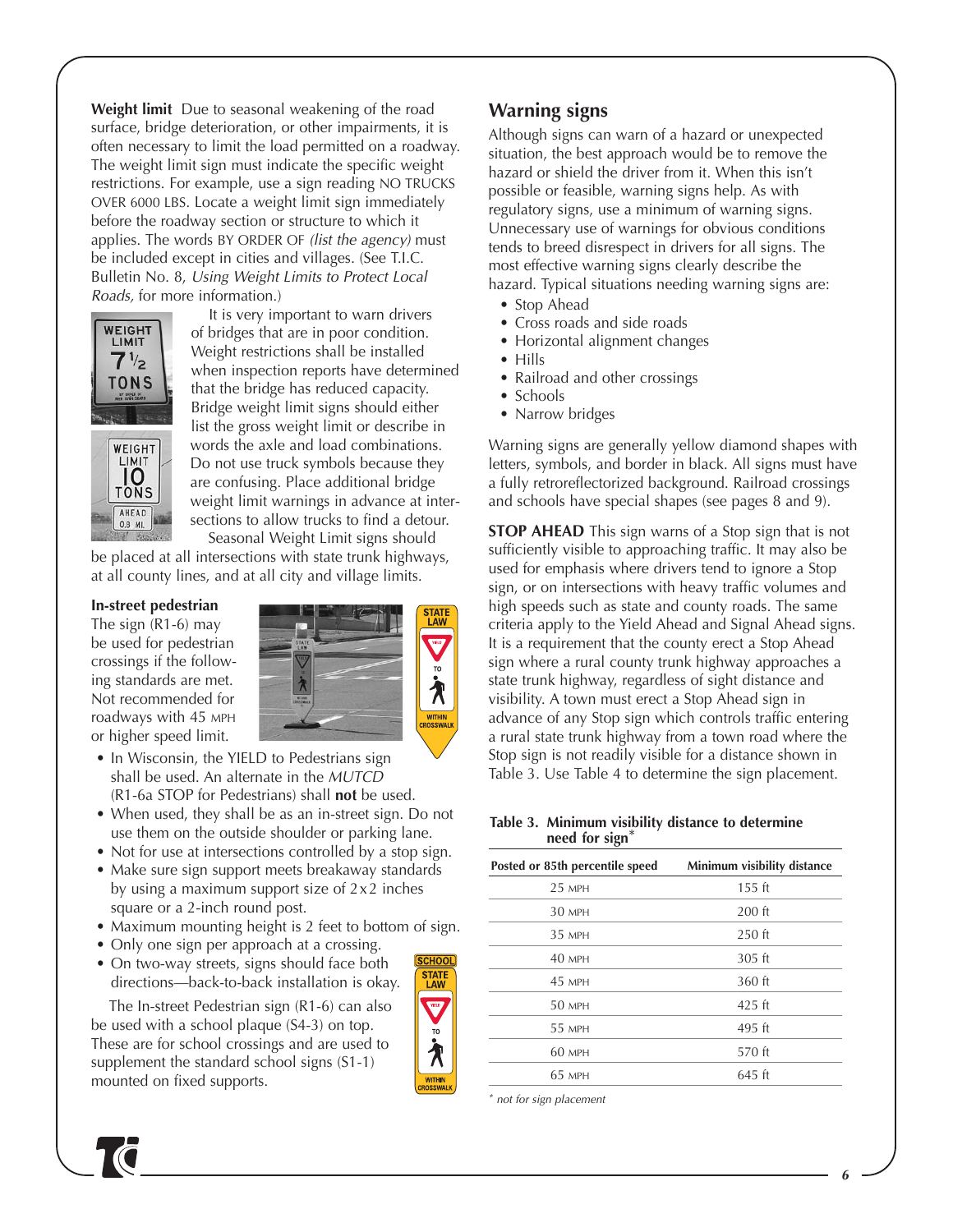

#### **Cross Road and Side Road**

**signing** These warning signs are intended for use on a through highway to warn of an obscured cross road intersection. They are not used on the sign post with junction signing or advance route information signs. Advisory speed plaques may be used with Cross Road

or Side Road signs. To determine if the crossroad is obscured use the following guidelines:

- Traffic on the approaching through highway is not visible to a driver stopped on the cross road at the minimum visibility distance shown in Table 3. You must make a separate survey of sight distance along the through highway, at each intersection, and in each direction where a Cross Road or Side Road sign is proposed, since a sign may be warranted on one approach but not on the other.
- A traffic and engineering study of a special location with demonstrated crash potential shows that a Cross Road or Side Road sign is desirable.

**Horizontal alignment signs** When a road has one or more bends you may use signs from the following set. In order to be consistent, you are encouraged to use an engineering study and to determine the safe and comfortable speed around each bend (advisory speed). A ball bank indicator (BBI) is helpful. When the BBI shows a maximum reading of 16 degrees, use your test vehicle's speed as the advisory speed. A large arrow sign or chevrons may be useful with Turn and Curve signs.

**Turns** Use a Turn sign if the advisory speed is 30 MPH or less. An Advisory Speed Plate should be posted



below the Turn sign if the advisory speed is 10 MPH or more below the speed limit on the road.

**Curves** Use the Curve sign if the advisory speed is 35 to 55 MPH. An Advisory Speed Plate should be posted below the Curve sign if the advisory speed is 10 MPH or more under the speed limit.

| <b>Posted</b>         | <b>Advanced Placement Distance<sup>1</sup></b> |                             |                                                                                              |                  |                  |                  |                  |  |
|-----------------------|------------------------------------------------|-----------------------------|----------------------------------------------------------------------------------------------|------------------|------------------|------------------|------------------|--|
| or 85th<br>percentile | <b>Condition A:</b><br>High judgment           | <b>Condition B:</b><br>Stop | <b>Condition C:</b> Deceleration to the listed advisory speed (MPH)<br>for the condition $4$ |                  |                  |                  |                  |  |
| speed                 | required <sup>2</sup>                          | condition $3$               | 10 <sup>°</sup>                                                                              | 20               | 30               | 40               | 50               |  |
| 20 MPH                | $225$ ft                                       | N/A <sup>5</sup>            | N/A <sup>5</sup>                                                                             |                  |                  |                  |                  |  |
| $25$ MPH              | $325$ ft                                       | $150$ ft                    | $100$ ft                                                                                     | N/A <sup>5</sup> |                  |                  |                  |  |
| 30 MPH                | 450 ft                                         | $200$ ft                    | $150$ ft                                                                                     | $100$ ft         |                  |                  |                  |  |
| 35 MPH                | 550 ft                                         | 250 ft                      | $200$ ft                                                                                     | $175$ ft         | N/A <sup>5</sup> |                  |                  |  |
| 40 MPH                | 650 ft                                         | 300 ft                      | $275$ ft                                                                                     | $250$ ft         | $175$ ft         |                  |                  |  |
| 45 MPH                | 750 ft                                         | 400 ft                      | 350 ft                                                                                       | 300 ft           | 250 ft           | N/A <sup>5</sup> |                  |  |
| 50 MPH                | 850 ft                                         | 550 ft                      | $425$ ft                                                                                     | $400$ ft         | $325$ ft         | $225$ ft         |                  |  |
| 55 MPH                | 950 ft                                         | 750 ft                      | $500$ ft                                                                                     | 475 ft           | $400$ ft         | 300 ft           | N/A <sup>5</sup> |  |
| 60 MPH                | $1100$ ft                                      | 1000 ft                     | 575 ft                                                                                       | 550 ft           | 500 ft           | 400 ft           | 300 ft           |  |
| 65 MPH                | 1200 ft                                        | 1000 ft                     | 650 ft                                                                                       | 625 ft           | 575 ft           | 500 ft           | 375 ft           |  |

### **Table 4. Guidelines for advanced placement of warning signs (**Wisconsin Supplement Table 2C-4. English units.)

#### **Notes**

- 1) Distances are adjusted for sign legibility at 175'—the appropriate legibility distance for a 5" Series D word legend. Distances may be adjusted by deducting another 100' if symbol signs are used. Adjustments may be made for grades if appropriate.
- 2) Typical conditions are locations where the road user must use extra time to adjust speed and change lanes in heavy traffic because of a complex driving situation. Typical signs are Merge, Right Lane Ends, etc.
- 3) Typical condition is the warning of a potential stop situation. Typical signs are Stop Ahead, Yield Ahead, Signal Ahead, and Crossroad.
- 4) Typical conditions are locations where the road user must decrease speed to maneuver through the warned condition. Typical signs are Turn or Curve.
- 5) No suggested minimum distances are provided for these speeds. Placement location depends on site conditions and other signing to provide an adequate advance warning for the driver.

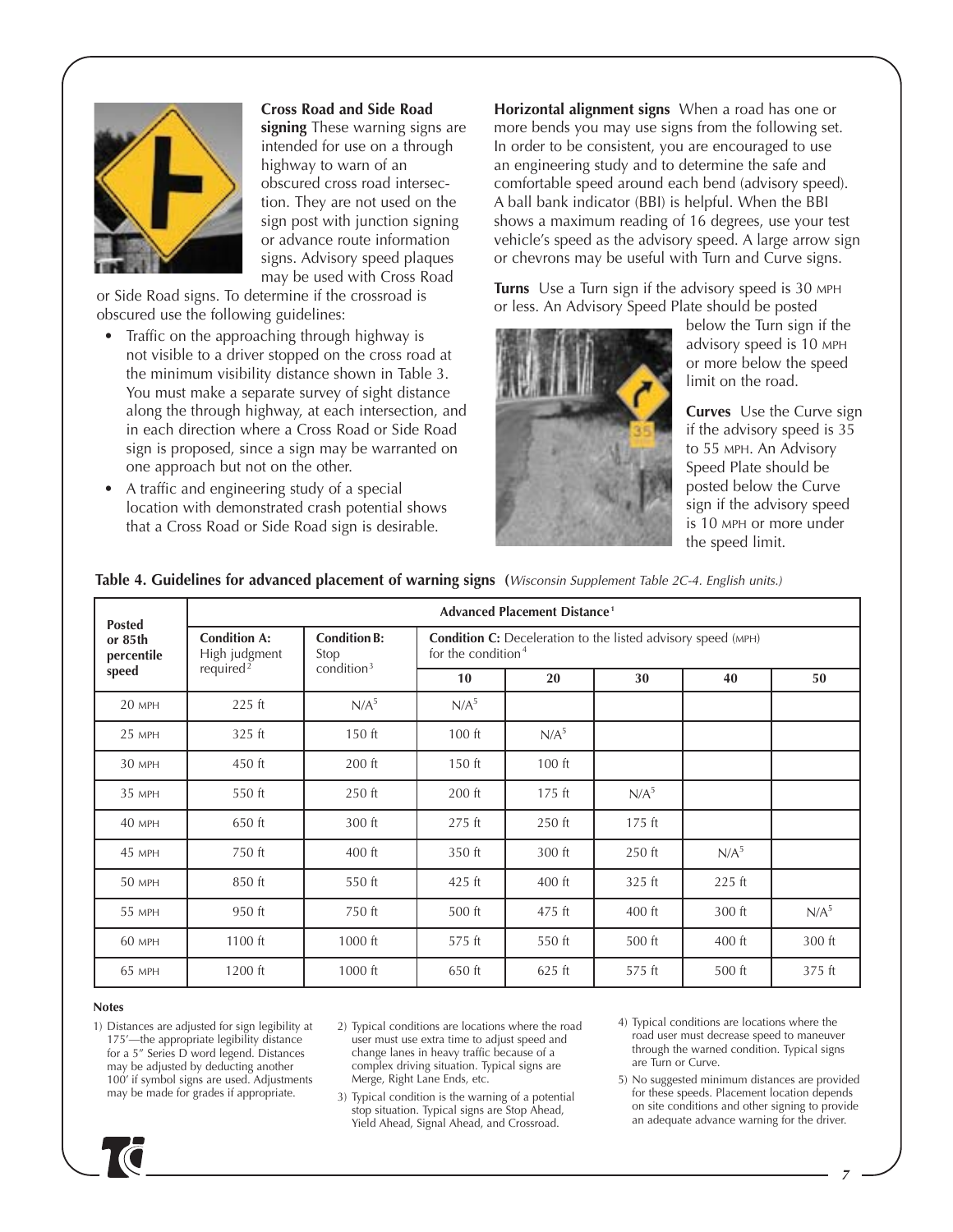**Reverse turn or curve** Use the reverse turn or curve where the turns or curves are not more than 600 feet apart and the advisory speeds are within 5 MPH of each other. The sign must show the direction of the first turn or curve. A large arrow sign or a series of chevrons should be placed at each turn according to the Wisconsin Supplement.

**Winding road** Use the winding road sign where a series of 3 or more turns or curves is separated by straight distances of less than 600 feet. A large arrow or series of chevrons should be placed at the first turn or curve (at a minimum) showing its direction. You may give additional guidance with an advisory speed plate.

**Arrow** A large arrow sign announces a sharp change in travel direction. Place a single arrow on the outside of turns. Placing a double arrow on the far side of a T intersection can be helpful. Locate the sign in line with vehicle headlights to give it maximum visibility to approaching traffic.

**Chevrons** Use these signs on curves or turns in place of an arrow sign. Chevrons are different from an arrow which focuses attention at one location. They provide additional emphasis and guidance about changes in the roadway's horizontal alignment. Chevrons guide the driver around a curve and are intended to be used in a series, spaced as in Table 5 below. (See photo page 3.) The driver must always have two in view until the alignment change ends and the signs are no longer needed. Start signs just prior to the curve or turn in the tangent area to lead the driver through the change in alignment. Chevrons may be mounted at a 4 foot minimum height from the bottom of the sign.

### **Table 5. Spacing chart for chevrons (typical)**\*

| $80$ ft  | $25-30$ MPH |
|----------|-------------|
| $120$ ft | $35-40$ MPH |
| $160$ ft | $45-55$ MPH |

\* based on advisory speed or ball bank indicator speed



**Hill Blocks View** The warning sign (W7-6) may be used in advance of a crest vertical curve to advise road users of limited stopping sight distance. Generally used where a driveway is over the crest of the hill.

**Snowmobile Crossing** These signs may be erected to warn the driver where an authorized snowmobile trail (defined in Section 350.01(17) Wis. Stats.) crosses a highway. Use guidelines in Table 3 to see when a Snowmobile Crossing sign may be desirable. Place it in advance of the crossing.





**Pedestrian Crossing** Use engineering judgment to determine if you need a pedestrian warning sign. When a pedestrian warning sign (W11-2) is installed at the crossing, it is required to include a supplemental down arrow plaque (W16- 7P). When the posted speed is 45 MPH or

more, make sure the advance warning pedestrian sign and AHEAD plaque (W16-19P) are also used. Fluorescent yellow-green pedestrian signs may be used.

**Deer Crossing** Put up Deer Crossing signs only after consulting local representatives of the Department of Natural Resources and local law enforcement. Where the crossings cover a considerable distance along the highway, the signs should be installed at intervals of about 5 miles. The sign may be supplemented with a plaque: NEXT (X) MILES.

**Railroad Crossing** The railroad crossing sign—called a crossbucks—and an accompanying plaque noting more than one track, are required at each crossing approach. They must be retroreflectorized. The railroad company is responsible for placing and maintaining these signs. Report missing or damaged crossbucks to the chief engineer of the railroad concerned or to the Office of the Commissioner of Railroads, if necessary.

The agency responsible for maintaining the local road is also responsible for erecting the round Railroad Crossing advance warning sign. The sign must be placed in accordance with Table 2C-4 of the Wisconsin Supplement (reprinted here as Table 4). It is required in advance of all railroad crossings except under special conditions cited in Section 8B.02 of the Wisconsin Supplement.

Stop signs at a railroad crossing may be requested by the Commissioner of Railroads. The stop sign should be placed on a separate post next to the railroad crossbucks



**Stop signs at railroad crossings should be mounted on a separate post, not on the crossbucks post as in this photo. Proper mounting height is 5 feet in a rural area and 7 feet where there are pedestrians or parked cars.**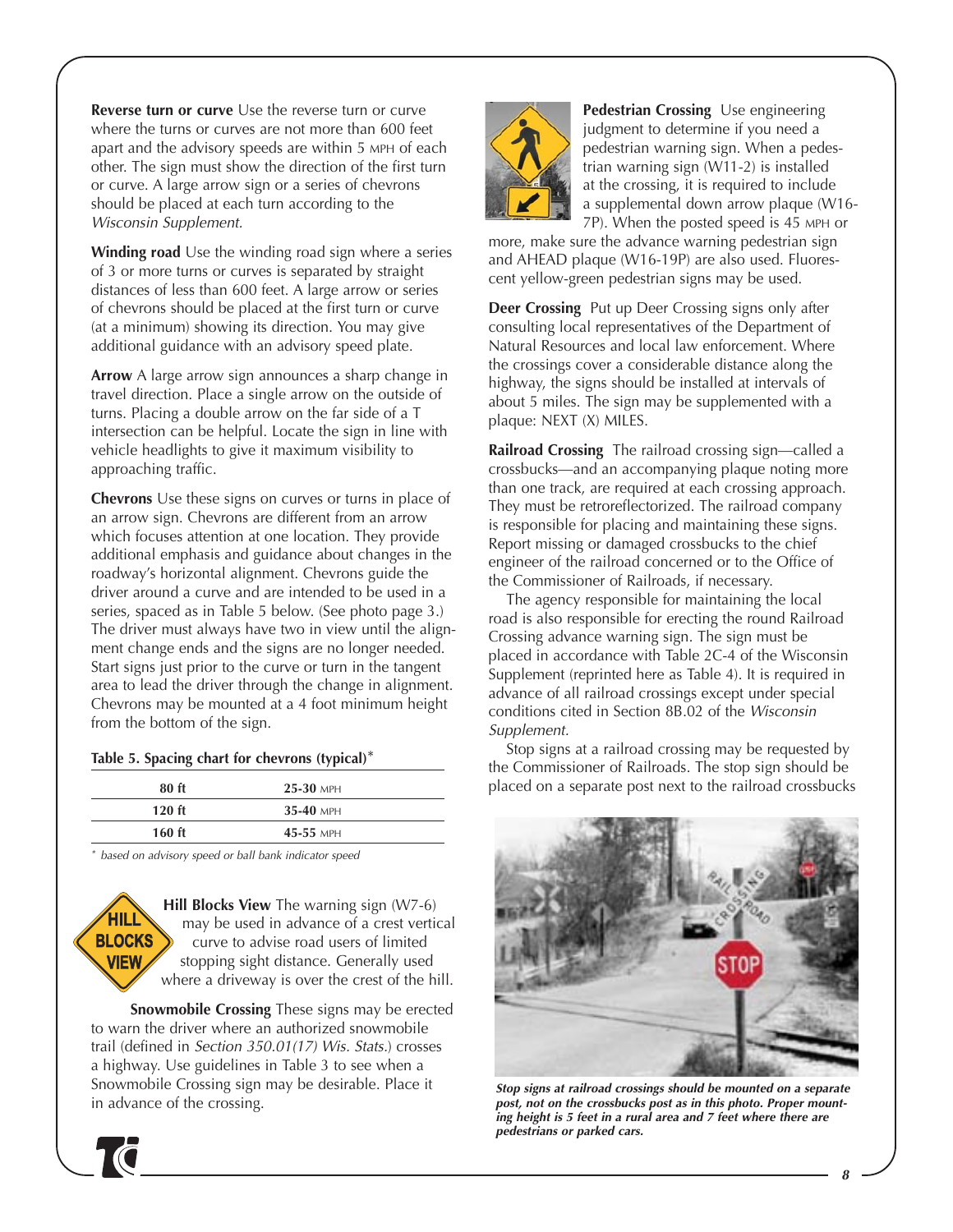sign. Before considering this sign, an engineering study is required. The study should take into account such factors as highway and train volumes and speeds, collision history, sight distance to approaching train, and need for active railroad control devices.



**School signs** A school advance sign is required on roads passing school buildings or grounds. A school crossing sign plus a supplemental down arrow sign (W16-7) are required by the 2003 MUTCD to be used at an established crossing. The old style sign with the crossing lines (S1-2) is no longer used but existing signs may remain in place until they wear out. Add the arrow under it. If a

school crossing sign is used, then a school advance sign is also required as is a supplemental plaque with the word AHEAD under it. Do not use school crossing signs at intersections with a Stop sign.

Placement of the School Advance sign and AHEAD plaque shall be 150 feet minimum and 750 feet maximum. A school crossing sign can be used at signalized intersections. Fluorescent yellow-green signs may be used for school signs.

**A School Bus Stop Ahead** sign is used to warn of bus loading locations that are not sufficiently visible. If the sight distance is less than the distances on Table 3 based on speed, this sign should be considered.

**Low clearance** These signs must be posted if clearance is less than 14 feet 6 inches. If the clearance is less than 13 feet 6 inches, you must place additional warning signs far enough ahead of the obstruction so drivers can find an alternative route. You shall also include the distance to the low clearance obstruction.

**One lane bridge** A one lane bridge sign (word message type only) must be used in advance of a bridge or culvert which has a clear roadway width less than 16 feet (18 feet if a large number of commercial vehicles use the bridge or where the sight distance is limited). Striped object markers should be placed at the four corners of the narrow bridge railing or guardrail.

**Narrow bridge** A word message type (only) sign must be used in advance of a bridge or culvert which has a roadway driving lane, not including shoulders, of at least 16 feet but less than 24 feet. Narrow bridge signs shall also be used where the bridge roadway (driving lane excluding shoulders) is narrower than the approach roadway. A striped object marker shall be installed when a bridge parapet or curb is less than 6 feet from the edge of the nearest driving lane.



**Object markers** Type 3 object (clearance) marker signs are rectangles with alternating black and yellow diagonal stripes. On the sign used on the righthand side of the road, the lines slant from upper right to lower left aiming down to the road (see photo). This is a mirror

image of the one used on the left-hand side where the lines slant from upper left to lower right.

Use object markers on railings of all narrow and one-lane bridges. Align the inside edge of the marker with the inner edge of the obstruction. Some objects, like culvert headwalls, trees, or poles, that are not actually in the roadway may be so close to the road's edge that they need a marker. In some cases there may not be a physical object, but other roadside conditions such as low shoulders, drains, or traffic islands may make it undesirable for a driver to leave the roadway. Use a minimum mounting height of 4 feet to the bottom of the sign.



**End of Roadway markers** Use red retroreflective panel markers (diamond shaped) for locations where the roadway ends. They can be either a retroreflective diamond panel or a marker with yellow retroreflector buttons.

**Driveway delineators** Delineators used for driveways should be blue.

**Roadway delineators** Match delineator color to the pavement marking it is next to, i.e yellow on the left and white on the right side.

## **Guide signs**

Guide signs guide drivers along roads, inform them of intersecting routes, direct them to their destination, and in general give information to help them along their way. Typical guide signs include route markers, direction and distance to cities or recreational sites, and street names. Most guide signs are green with white letters or white with black letters.



**Street name signs** These may use any colors or any combination of colors except red. Green is preferred for background. Lettering should be 6-inch CAPS, or upper case letters of 6 inches and lower case letters of 41⁄2 inches. When you capitalize only the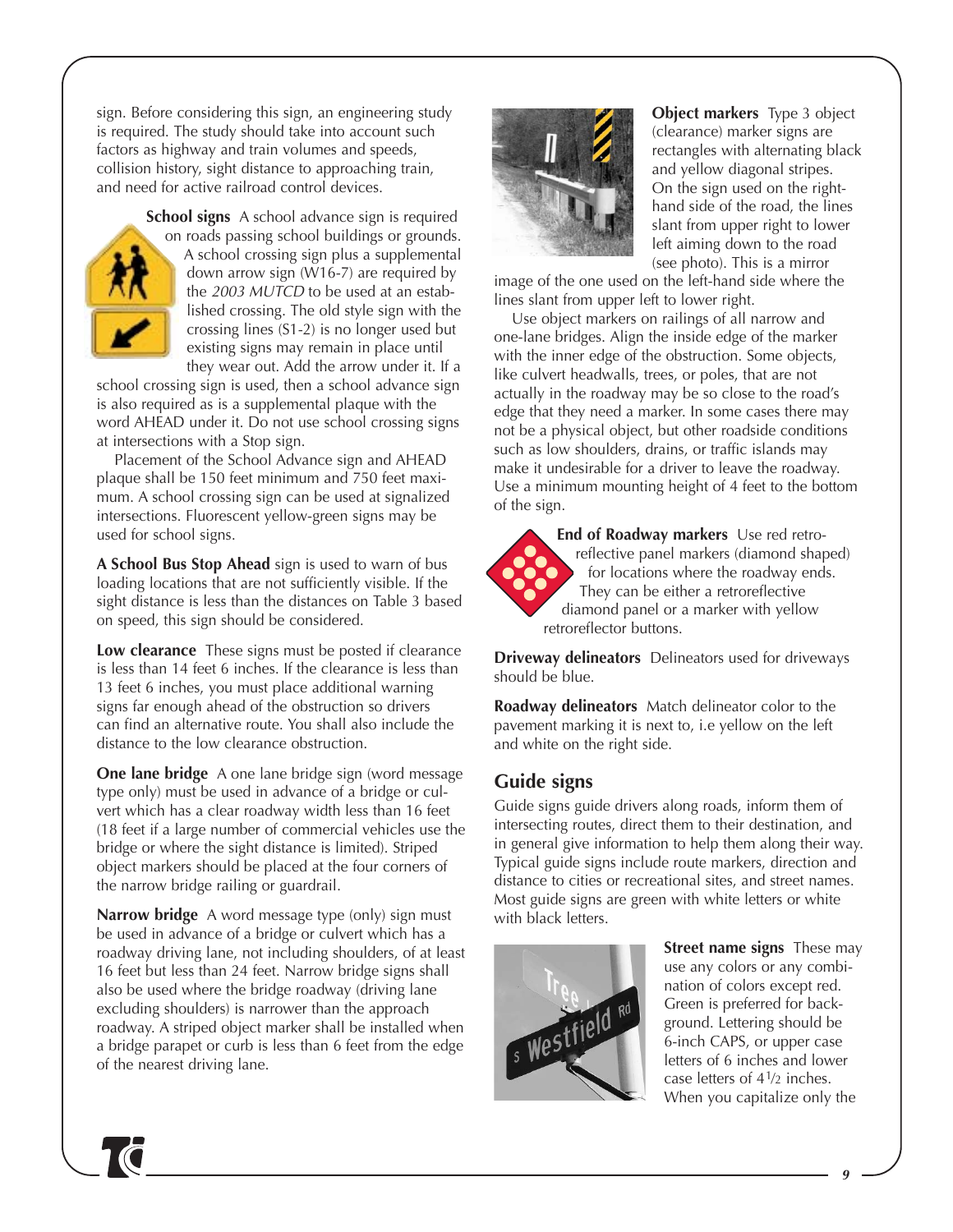first letter of each word, it is easier to read. Four-inch CAPS may be used on 25 MPH local roads. All new or replaced street name signs must be retroreflectorized. The 2003 MUTCD gives a phase-in period, until 2012.

## **Construction signs**

Construction signs also can be regulatory, warning, or guide signs. The most common are warning signs. These have black letters on an orange background. Standard orange flags or yellow flashing warning lights are permitted with these signs if they do not obstruct the sign face. On open road, place advance warning signs well ahead of where the construction starts. Where a series of advance warning signs is used, they need to be separated from each other and from the beginning of construction. On city streets, where more restrictive conditions prevail, sign spacing distances are reduced in proportion to the speed limit. The MUTCD section on construction (Part VI) gives guidelines for using cones, barricades, and flagging. These also apply to roadway maintenance activities. Various videotapes on work zone traffic control and a booklet, Work Zone Safety, are available from the T.I.C. See Resources on page 12.

# **General sign information**

All signs shall be retroreflectorized or illuminated so the same shapes and colors show day and night. Street lighting is not a means of illumination. Currently, local judgment and nighttime inspection are used to determine the need for replacement. Future regulations in the MUTCD will specify methods of inspecting signs for proper retroreflectivity. It will require you to choose one of several methods:

- Visual nightime inspection
- Measured sign retroreflectivity
- Expected sign life
- Blanket replacement
- Control signs

All signs should have a vandalism notice. Place stickers on existing signs or stencil the message on the sign face. For durability, stencil paint should be the same as that used on the sign face.

The state statute also requires all signs to have the agency identification number on the back (86.19(5) Wis. Stats). This helps in returning recovered signs. It is also useful to stencil the sign back with the installation date. Use this to check the replacement schedule. Some agencies have found that stenciling their name and zip code on the sign improves their recovery of stolen signs.

## **Placement**

Since warning signs are primarily for drivers who are unfamiliar with the road, it is very important to locate them carefully. Use the prevailing speed to determine the advance distance.

Table 4 gives suggested minimum distances for stop, merge, and deceleration in urban and rural conditions. If using these distances would result in a sign that is not clearly visible to approaching traffic, just over a hill crest for example, move the warning sign to a location with adequate visibility distance—generally, not more than a few hundred feet, and farther away from the hazard. Remember, use Table 3 to determine **if** a sign is needed (including the need for Stop Ahead or School Bus Stop Ahead signs). Use the advanced placement guidelines in Table 4 to determine **where** to place the sign.

### **Installation**

To be effective, follow roadway design and alignment in placing signs. Mount them vertically at a right angle facing the traffic they serve. Generally locate signs on



the right-hand side of the roadway. For special emphasis, use duplicate signs opposite each other on both sides of the road.

In rural areas, you shall mount the sign at least 5 feet above the pavement (measured from the sign bottom). In business, commercial and residential districts, where parking or

**Stop sign is mounted too low.**

pedestrian movement is likely to occur, the sign should be at least 7 feet above the ground level.

In general you should not place two or more signs on the same post if they carry unrelated messages. Two signs with related messages can be placed together (for



**Only signs with related messages should share a post. This curve sign and speed advisory are correctly mounted and are at proper installation height and off-set.**

example, a curve sign with a speed advisory). In this case, the bottom sign may be mounted one foot below the normal minimum height. You can also place one regulatory sign with another regulatory sign, such as a speed limit sign with a NO PARK-ING sign, for example, but don't combine a regulatory sign with a warning sign.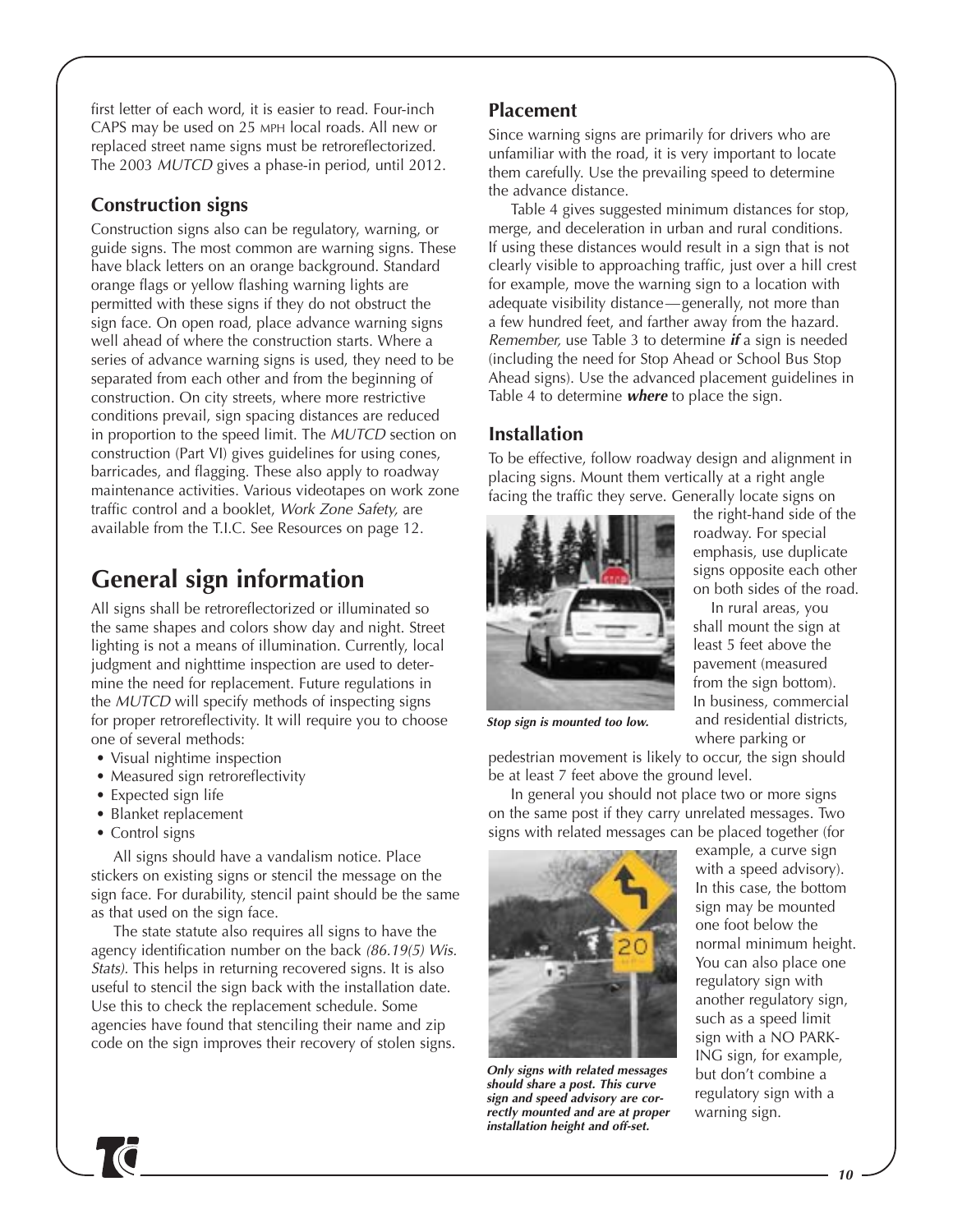Normally, the near edge of the sign should be at least 6 feet from the edge of the driving lane (pavement) or 6 feet from the shoulder whichever is greater. For maintenance purposes a minimum of 12 feet from the driving lane is preferred. In cities they may be closer where road width is limited or where existing poles are close to the curb. Generally, they should be 2 feet behind the curb. Be careful that there are no shrubs, trees, utility poles, or other objects in front of the sign to obscure its message.

### **Supports**

Don't make sign posts too strong. Whether they're wood or steel, the posts you use to hold up small traffic signs shouldn't be too big. This protects vehicle drivers who may crash into them. Federal Highway Administration crash tests show that treated pine nominal 4x 4-inch posts, and nominal  $4x6$ -inch posts with  $1<sup>1</sup>/2$ -inch bored holes, are acceptable in new installations as small sign supports for all speed conditions. Standard 2-inch diameter steel pipe is not acceptable. Steel flange channel U-posts of 3 pounds per foot are marginal, depending on steel type. A 2-inch square, perforated steel tube has been shown to be effective for urban areas where signs are not too large. For signs on steel posts use multiple posts when signs are larger than 9 square feet or wider than 3 feet. For signs on wood posts use multiple posts when signs are larger than 20 square feet or wider than 4 feet. Use multiple posts spaced to support larger-than-average signs, rather than using heavier posts or poles.

Wood posts are bulky, heavy to handle, and need an auger to dig the hole for them. When they're hit they usually splinter and go down. But they are stiffer and longer than metal posts and can also hold signs on different sides. Wood should be treated with an acceptable preservative.

Steel posts can be driven with a post driver. They're easy to store. Channel posts usually have punched holes making it easy to attach signs. Metal pipe posts should be set in concrete so they don't twist in the ground. If you use a sleeve, make sure it doesn't protrude more than 4 inches above the ground or it will negate the breakaway feature.

# **Markings**

Pavement markings are painted centerlines, edge lines, crosswalks, and special messages. Markings have definite and important functions in traffic control. Sometimes they supplement the regulations or warnings of other traffic control devices. Used alone they can produce results that other devices can't: effectively

designating a lane, locating the road center, and locating a stopping point. This is information that could not otherwise be understandable.

Pavement markings have limitations. They can be obliterated by snow, they may not be clearly visible when wet and are not very durable under heavy traffic. Despite these limitations, they can convey warnings or information without diverting the driver's attention from the roadway. See the T.I.C. Wisconsin Transportation Bulletin No. 9, Pavement Markings, for details.

The 2003 MUTCD gives the following information about markings:

**Centerline markings** Centerlines help separate traffic on two-way roads. No passing zones must be marked when centerlines are used. Guidelines for setting no passing zones are included in the Wisconsin Supplement to the MUTCD.

### Required for

- Paved urban arterials and collectors with traveled width of 20 feet or more and 6000 or more vehicles a day.
- Paved streets or highways that have 3 or more lanes.

### Recommended for

- Paved urban arterials and collectors with a traveled width of 20 feet or more and 4000 or more vehicles a day.
- Rural arterials and collectors that have a traveled width of 18 feet or more and 3000 or more vehicles a day.

### Optional for

• Paved two-way traveled ways that are 16 feet or more in width.

**Edgeline markings** Edgelines help delineate the road and guide drivers at night. They may now be used without a centerline unless the roadway type requires a centerline (see above). Edgelines are:

### Required on

• Rural arterials 20 feet or more in width and 6000 or more vehicles per day.

### Recommended on

- Rural arterials and collectors with a traveled width of 20 feet or more and 3000 or more vehicles per day.
- Where engineering study or judgment indicates a need for edgelines.

**Yield markings** When used, Yield markings shall consist of isosceles triangles pointing toward approaching vehicles.